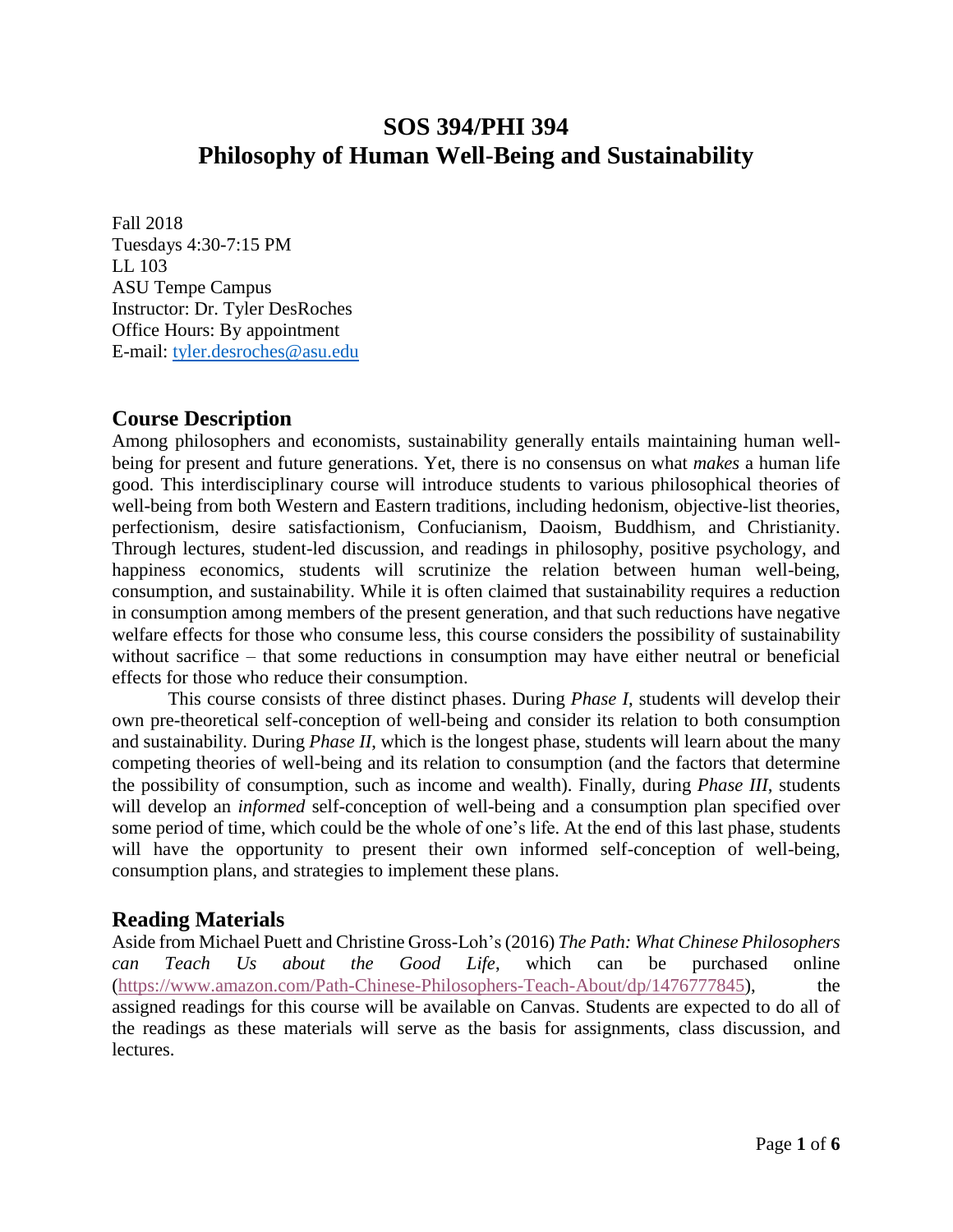# **Course withdrawal Deadline**

The course withdrawal deadline for this course is October 31, 2018.

# **Technical Support Contact Information**

If you are experiencing technical issues, contact the ASU Help Desk using the following information: Email: [helpdesk@asu.edu ,](mailto:helpdesk@asu.edu) Phone: 480-965-6500, option 1. For information on systems outages see the ASU systems status calendar, please visit [http://syshealth.asu.edu/.](http://syshealth.asu.edu/)

## **Accommodations for Students with Disabilities**

ASU's Disability Resource Center (DRC) is the entity that provides services to students with disabilities. If you desire accommodation for this course, contact DRC at <http://www.asu.edu/studentaffairs/ed/drc> to establish your eligibility and make sure they can provide you with the services you will need for this course. Students with disabilities must meet the same standards, deadlines, etc. as any other student enrolled in this course.

# **Academic Integrity**

Students must avoid committing acts of academic dishonesty and they are encouraged to discourage others from committing such acts as well. Academic dishonesty includes, but is not limited to, the following examples: engaging in any form of academic deceit; referring to materials, sources, or devices (e.g., computer disks, audio recorders, camera phones, text messages, crib sheets, calculators, solution manuals, materials from previous classes, or commercial research services) not authorized by the instructor for use during any academic evaluation or assignment; providing inappropriate aid to another person in connection with any academic evaluation or assignment; engaging in Plagiarism; using materials from the Internet or any other source without full and appropriate attribution; claiming credit for or submits work done by another; signing an attendance sheet for another student, allowing another student to sign on one's own behalf another without actually attending; falsifying or misrepresenting hours or activities in relationship to an internship, externship, field experience, workshop or service learning experience; or attempting to influence or change any academic evaluation, assignment or academic record for reasons having no relevance to academic merit.

ASU expects and requires all its students to act with honesty and integrity, and respect the rights of others in carrying out all academic assignments. For more information on academic integrity, including the policy and appeal procedures, please visit [http://provost.asu.edu/academicintegrity.](http://provost.asu.edu/academicintegrity)

# **Sexual Violence Prevention**

Title IX is a federal law that provides that no person be excluded on the basis of sex from participation in, be denied benefits of, or be subjected to discrimination under any education program or activity. Both Title IX and university policy make clear that sexual violence and harassment based on sex is prohibited. An individual who believes they have been subjected to sexual violence or harassed on the basis of sex can seek support, including counseling and academic support, from the university. If you or someone you know has been harassed on the basis of sex or sexually assaulted, you can find information and resources at [https://sexualviolenceprevention.asu.edu/faqs.](https://urldefense.proofpoint.com/v2/url?u=https-3A__sexualviolenceprevention.asu.edu_faqs&d=DwMGaQ&c=l45AxH-kUV29SRQusp9vYR0n1GycN4_2jInuKy6zbqQ&r=sHGH2qt2S7-PHnhCdOolZcBvGIFEfayxzguFFhirqEQ&m=XZn7zRqOMqfD43_odFAq3fF6GpmQXI_GCRx8lA-famE&s=lKWF9z3Lf2H6XAfpYOq0K1mypY1U-wHwD8_H0YWzcuI&e=)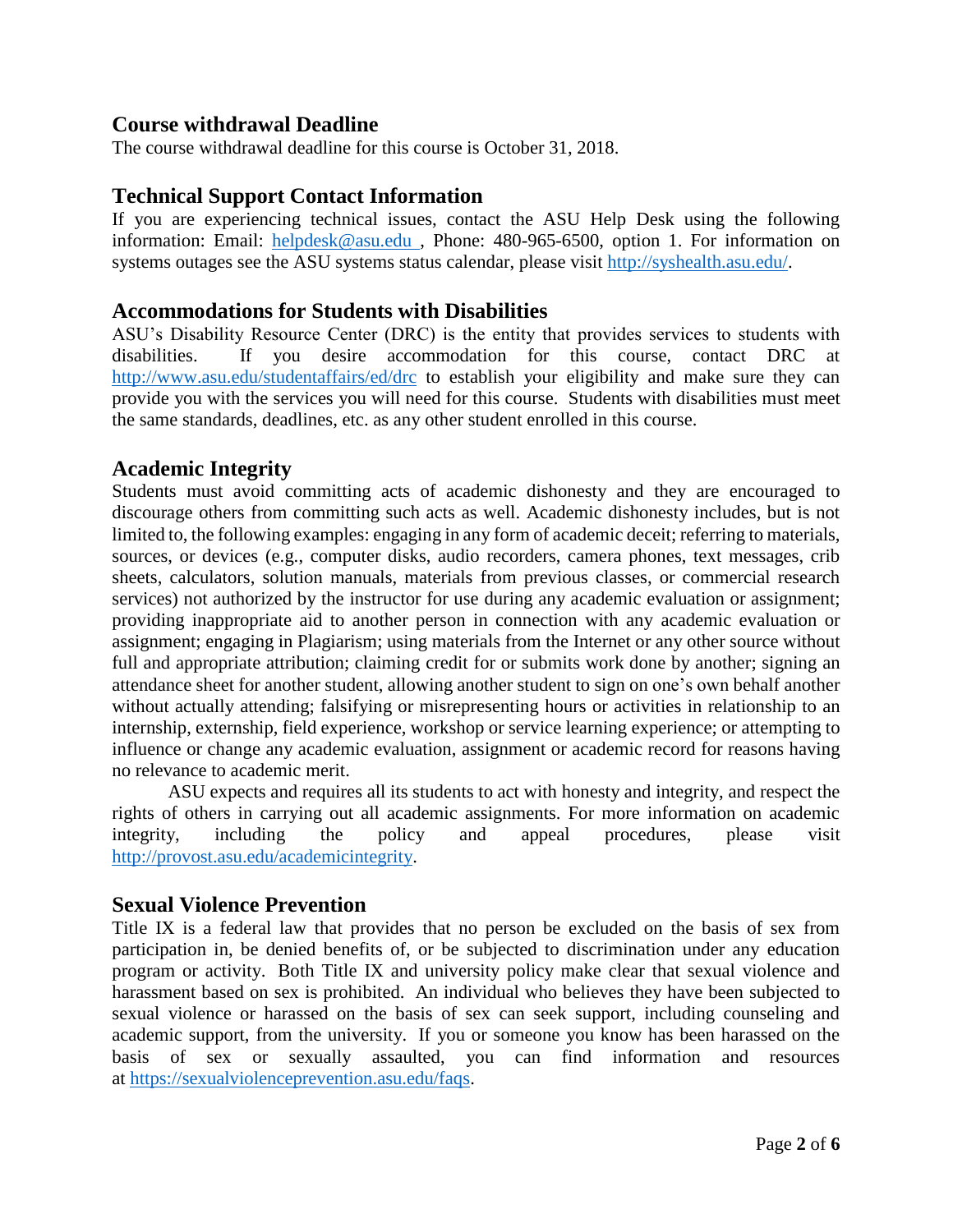As a mandated reporter, the instructor of this course is obligated to report any information he becomes aware of regarding alleged acts of sexual discrimination, including sexual violence and dating violence. ASU Counseling Services, [https://eoss.asu.edu/counseling,](https://urldefense.proofpoint.com/v2/url?u=https-3A__eoss.asu.edu_counseling&d=DwMGaQ&c=l45AxH-kUV29SRQusp9vYR0n1GycN4_2jInuKy6zbqQ&r=sHGH2qt2S7-PHnhCdOolZcBvGIFEfayxzguFFhirqEQ&m=XZn7zRqOMqfD43_odFAq3fF6GpmQXI_GCRx8lA-famE&s=Df-VvJVk_iIB80FZqxA7An4rgAs_Antems-i0byF930&e=) is available if students wish discuss any concerns confidentially and privately.

### **Syllabus Disclaimer**

The instructor reserves the right to change the syllabus.

### **Attendance and Participation**

You will receive points for attending class and attendance is strongly encouraged. If you have a good reason for missing class, then please let me know at least one day in advance via e-mail. It will be very difficult for students to do well in this course without attending every class, and actively participating in the classroom discussions.

#### **Assignments**

| Pre-theoretical self-conception of well-being (500 words), <b>due August 28</b> 5%   |  |
|--------------------------------------------------------------------------------------|--|
|                                                                                      |  |
|                                                                                      |  |
| Informed self-conception of well-being $(1,500 \text{ words})$ , due November 20 10% |  |
|                                                                                      |  |
|                                                                                      |  |

### **Pre-theoretical self-conception of well-being**

Your first assignment is to develop a pre-theoretical self-conception of human well-being. This self-conception will be your own personal view of what constitutes a good human life after some reflection – but prior to studying the various theories of human well-being covered by this course. Your self-conception of well-being should be designed to withstand reasonable scrutiny. This assignment is intended to give students an opportunity to reflect on the basic question – what makes a good human life good? – before learning how other prominent theorists have answered this question in the past. Students are also encouraged to reflect on how their pre-theoretical self-conception of well-being relates to their own consumptive behavior and sustainability.

### **Responses (10)**

Most weeks, students will be required to submit a 100-word response to one of the weekly readings. These responses should analyze a specific issue, topic, or argument found in a particular reading. All submitted responses should be well-written, polished, and without grammatical error.

### **Abstract for Final Paper**

Well-written abstracts captivate readers. Your abstract should not only describe the topic of your final paper and make a compelling case for your thesis, but it should also engage, persuade, and excite the reader. Because your abstract should include at least five reputable peer-reviewed academic books or articles, this assignment requires that students do some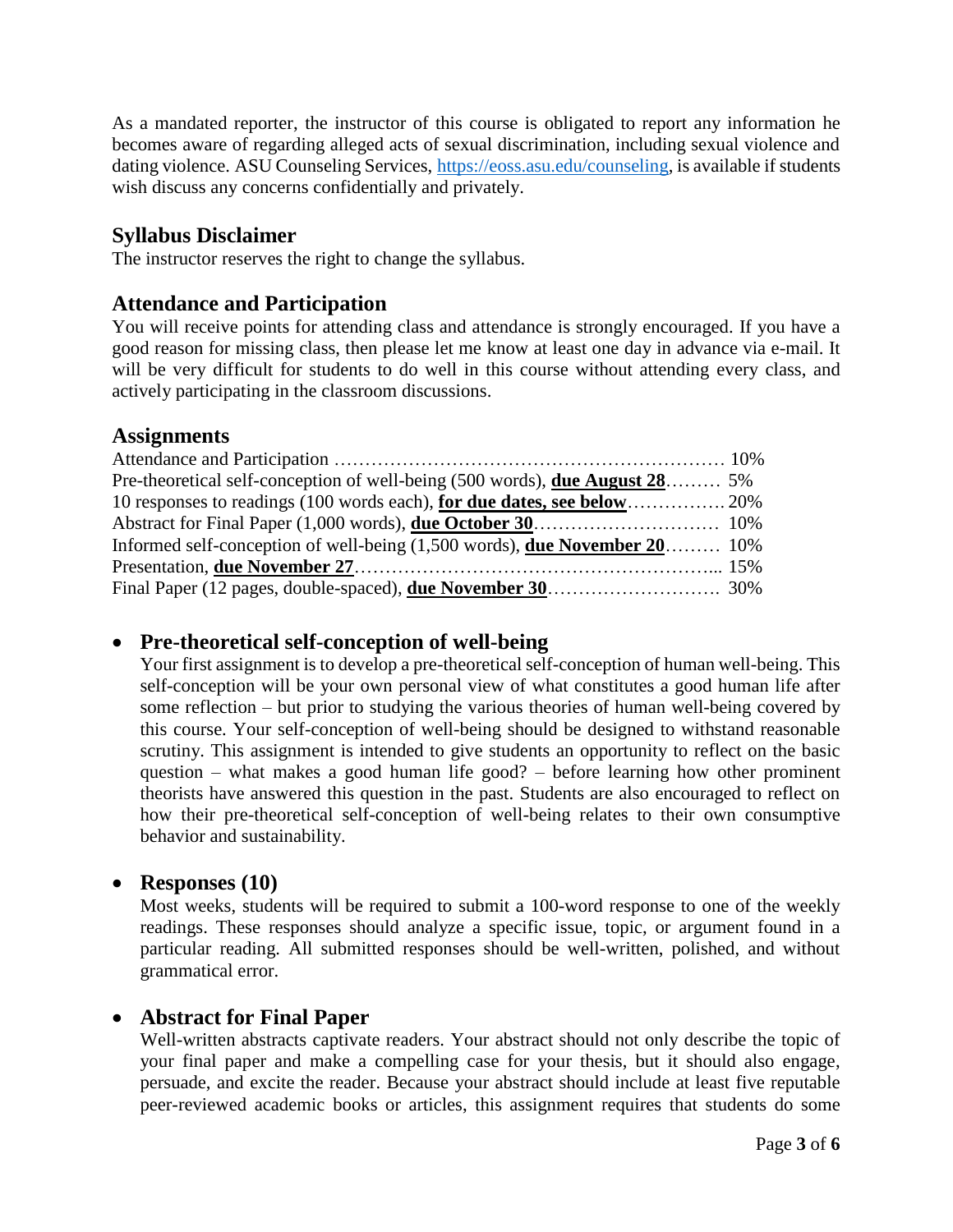preliminary research. Students are strongly encouraged to meet with the instructor to discuss their abstract and plans for writing the final paper.

# **Informed self-conception of well-being**

In contrast to the *pre-theoretical* self-conception of well-being described above, this assignment requires that students develop their own *informed* self-conception of well-being. What is your view of a good human life after learning about the various competing theories of human well-being and how does this informed self-conception of well-being relate to consumption and sustainability? For this assignment, you should develop a consumption plan – a pattern of consumption – over some period of time, which could be your lifetime, and explain how it relates to your informed self-conception of well-being.

### **Presentation**

The final class of this course will be reserved for student presentations. You may wish to either present on your informed self-conception of well-being or your final paper. More information will be given as the semester progresses. As always, please contact the instructor by e-mail if you have any questions.

### **Final Paper**

Your final research paper must be well written, and this will almost certainly require writing several drafts. Your paper must develop an argument. Even if you find yourself in almost complete agreement with one scholar in the literature, try with as much integrity as possible to sound out the alternative points of view. You may find that, in the process, opposing views also have some merit. The sharper your own line of argument, the stronger will be your final paper. You will be graded on the clarity and soundness of your argument and on your command of the material. You will also be graded on the organization of your paper, its content, and style.

#### **Course Calendar AUGUST 21 – Introduction to the course**

*Reasons and Persons*, Appendix I "What Makes Someone's Life Go Best?" By D. Parfit

#### **28 – Sustainability, well-being and consumption**

"Consumption and Well-Being," by P. Knights and J. O'Neill "Economic Consumption, Pleasure, and the Good Life," by P. Cafaro Assignment due in class: Pre-theoretical self-conception of well-being Assignment due in class: Response #1

#### **SEPTEMBER**

#### **4 – Objective list theories**

"Objective List Theories," by G. Fletcher

"A Fresh Start for the Objective-List Theory of Well-Being," by G. Fletcher Assignment due in class: Response #2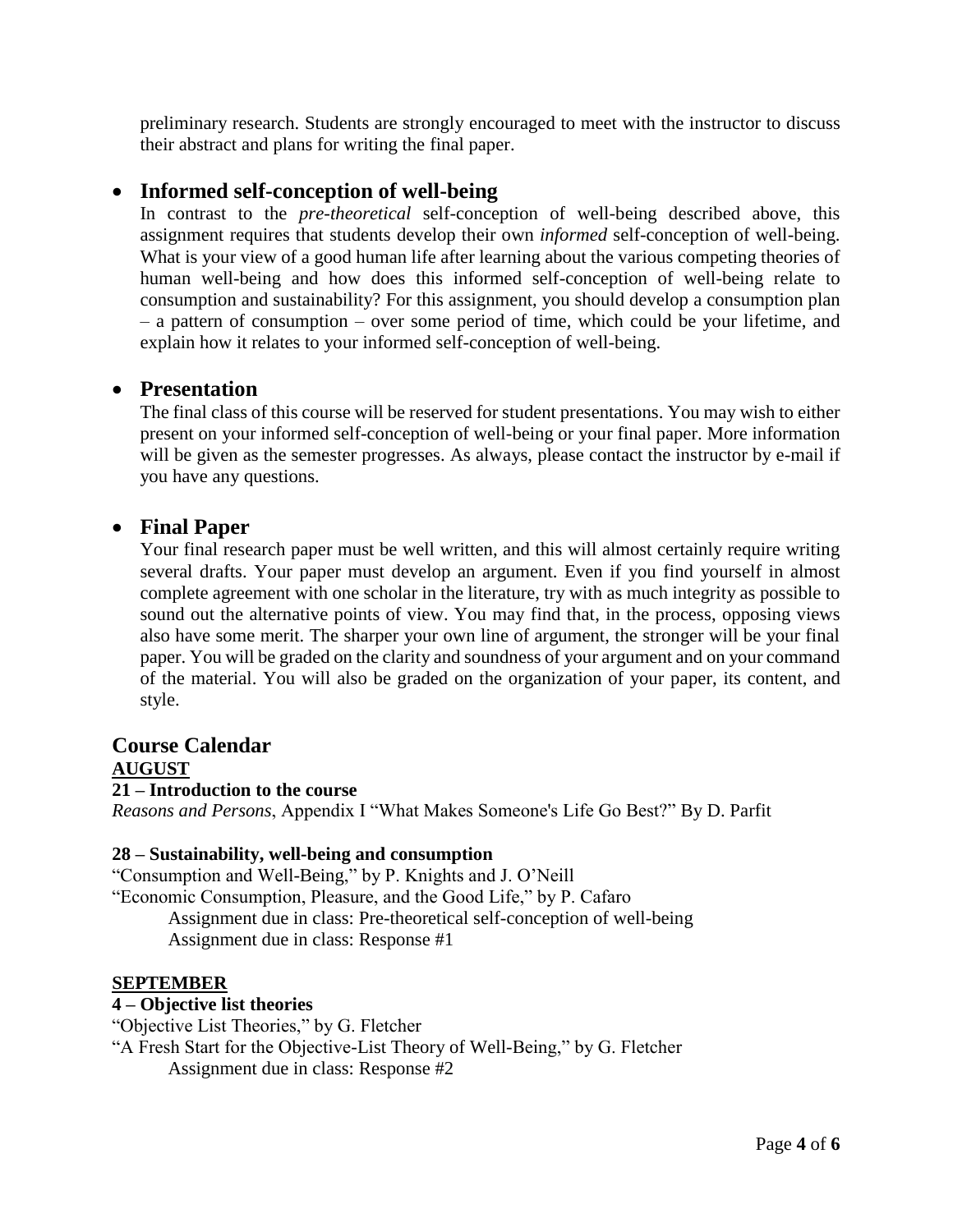#### **11 – Perfectionism**

*Natural Goodness* (Chapters 2 & 3), by P. Foot *Perfectionism* (Chapter 2), by T. Hurka Assignment due in class: Response #3

#### **18 – Desire Satisfactionism**

"Which Desires are Relevant to Well-Being?", by C. Heathwood Assignment due in class: Response #4

#### **25 – Hedonism**

*Introduction to the Principles and Morals of Legislation* (excerpts), by J. Bentham *Utilitarianism* (excerpts), by J.S. Mill *Anarchy, State and Utopia* (excerpts), by R. Nozick Assignment due in class: Response #5

### **OCTOBER**

#### **2 – Hybrid theories**

"Well-Being as Enjoying the Good," by S. Kagan Assignment due in class: Response #6

#### **9 – No class (fall break)**

#### **16 – Confucianism & Daoism**

*The Path* (Chapters 3, 4 & 5), by M. Puett and C. Gross-Loh Assignment due in class: Response #7

#### **23 – Christianity & Buddhism**

*The City of God* (Book XIX), by Saint Augustine "Buddhist Understandings of Well-Being," by C.W. Gowans Assignment due in class: Response #8

#### **30 – Positive psychology: I**

"Findings all Psychologists Should Know From the New Science on Subjective Well-Being," by E. Diener, S.J. Heintzelman, K. Kushlev, L. Tay, D. Wirtz, L.D. Lutes, & S. Oishi

*Subjective Well-Being: Measuring Happiness, Suffering, and Other Dimensions of Experience*, (Chapters 1 & 2), by National Research Council of the National Academies Assignment due in class: Paper Abstract

#### **NOVEMBER**

#### **6 – Positive psychology: II**

"Will Money Increase Subjective Well-Being?," by E. Diener and R. Biswas-Diener

"Beyond Money: Toward an Economy of Well-Being," by E. Diener and M. Seligman

Assignment due in class: Response #9